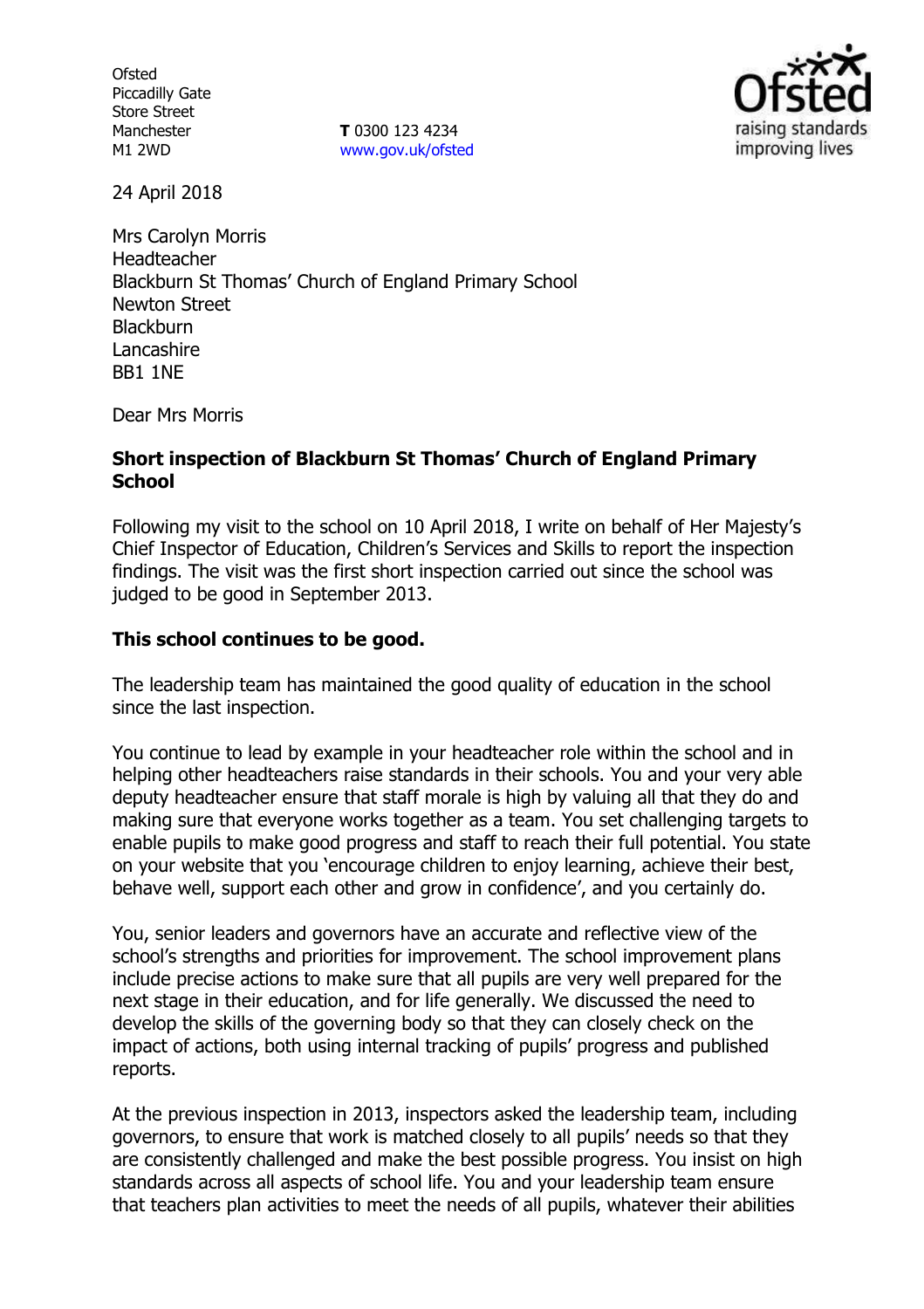

and whenever they start at your school. You provide teachers with opportunities to share best practice, both across and beyond the school. For example, your staff work with teachers from other schools to ensure accuracy in their assessment of pupils' progress. You and the senior leadership team lead by example and provide a raft of support for your staff team. Teaching is now consistently good across subjects and stages.

Inspectors also asked you to raise attainment and progress in reading so that they match those of writing and mathematics. Attainment in reading has risen but it was not at the national average by the end of Year 6 in 2017. Reading now has a high profile across your school and there are improvements across current year groups. Pupils are developing a keenness to read, although some do not read often enough at home.

In addition, inspectors asked that you increase the amount of opportunities to share best practice across and beyond the school. You ensure that there are many opportunities to share best practice, both across and beyond the school. You and several members of the senior leadership team have considerable expertise and work with teachers in other schools to improve their practice.

You and your staff ensure that children get off to a good start in the early years. Many children have skills that are much lower than is typical for their age, particularly in speech and language, and in personal development and social skills. The proportion of children reaching a good level of development was close to the national average in 2017. The proportion of pupils reaching expected standards by the end of key stage 2 in writing and mathematics was similar to the national average in 2017. The proportion reaching the expected standard in reading was lower than the national average in Year 6 in 2017 but current key stage 2 cohorts show an improving picture, having had the benefit of better teaching in the early years and key stage 1.

Pupils enjoy coming to school and love learning. This is reflected in high levels of attendance by the vast majority of pupils. As you say on your website, the vision for the school is for everyone in your school community to 'go the extra mile and only accept their best', and this is clearly embedded throughout your school. Parents commented that 'from the Nursery class through to Year 6, this school is amazing'.

### **Safeguarding is effective.**

Safeguarding leaders ensure that all safeguarding arrangements meet requirements. The designated safeguarding leader and deputies make sure that staff fully understand their duty and follow systems and procedures for logging concerns. You ensure that all necessary checks are made on the suitability of staff to work with children. When I arrived at the start of the inspection, the effectiveness of procedures to check on those visiting school was clear to see.

You make sure that the promotion of safeguarding throughout the school has a high profile. You provide staff with regular up-to-date training, so that they and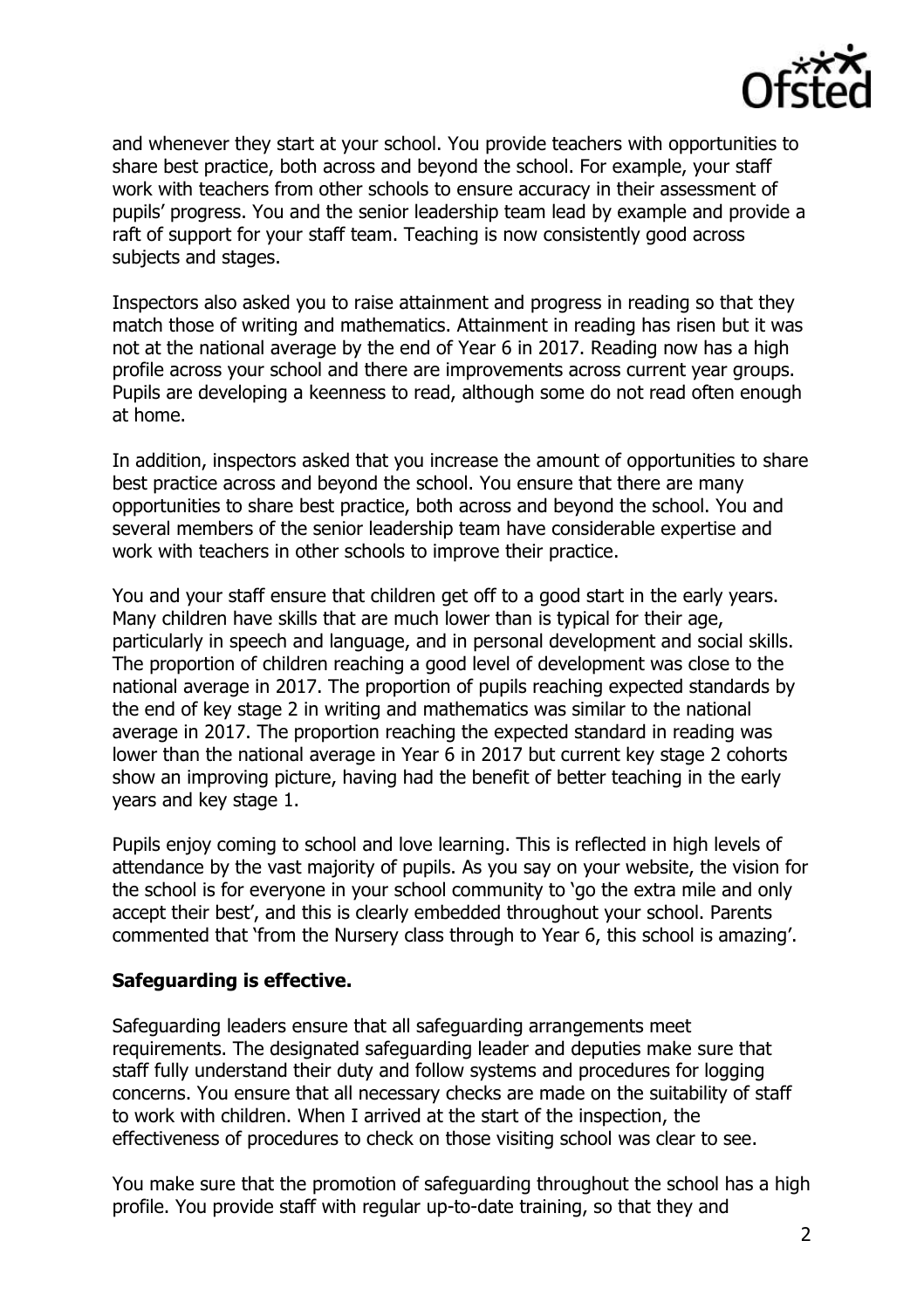

members of the governing body understand the current guidance. You and the safeguarding team are prompt in making referrals to the local authority. Together, you diligently follow up all concerns and make sure that pupils are kept safe. You work well with a range of external agencies to secure expertise to support pupils' welfare, as and when necessary. You and your staff provide exceptional care and support for pupils and their families. The leadership team has ensured that all safeguarding arrangements are fit for purpose and records are detailed and of high quality.

# **Inspection findings**

- As part of this inspection, I looked at how effectively you and your staff are engaging with parents and carers, particularly but not exclusively in supporting pupils' reading. In a meeting with parents, they told me how you and your staff have a real focus on reading, and this was reiterated in parents' free-text responses. Parents are extremely appreciative of the personal time that staff freely give to provide workshops in English and in Urdu to develop parental understanding of the importance of reading at home. Parents are helped in developing their own English language skills as, for many, English is not their first language. A significant proportion do not speak English when they first arrive in the local community. Your staff work with parents to build their confidence in developing a range of ways they can encourage their children to read. Records show that books are regularly changed and that more pupils are reading at home. However, this remains a focus for the school. Your deputy headteacher is a lynchpin, working with other staff to grow what is a highly positive relationship with families and the wider local community.
- $\blacksquare$  I also looked at how effectively leaders and managers are monitoring the quality of teaching, learning and assessment. Within school, you ensure that all staff regularly undertake peer-to-peer observations. Senior and middle leaders observe lessons, carry out learning walks, undertake work scrutinies and moderate the accuracy of teachers' assessments. Your leadership team works closely with colleagues in other schools to continually review how it can improve ways of working at St Thomas' School. There are regular opportunities to share skills, and this is having an impact on improvements to the quality of teaching. You have continued to build an exceptionally skilled leadership team which is highly ambitious for every pupil. This has enabled the deputy headteacher to effectively manage the school when you are coaching headteachers in other schools. Some senior leaders deliver training for other schools, based on their specialisms, and this illustrates the high quality of leadership and management, at all levels, in your school. The impact is seen in the good progress pupils make from when they start at your school.
- You ensure that the curriculum offers an extensive range of learning experiences, including visits to towns, cities and to the theatre. Teachers give freely of their time to organise residential opportunities to outdoor-education centres. Pupils get a first-hand experience of the range of cultures and faiths in Britain today. Pupils told me how much they enjoy opportunities to explore places that are different to their local community. You and leaders ensure that all aspects of the primary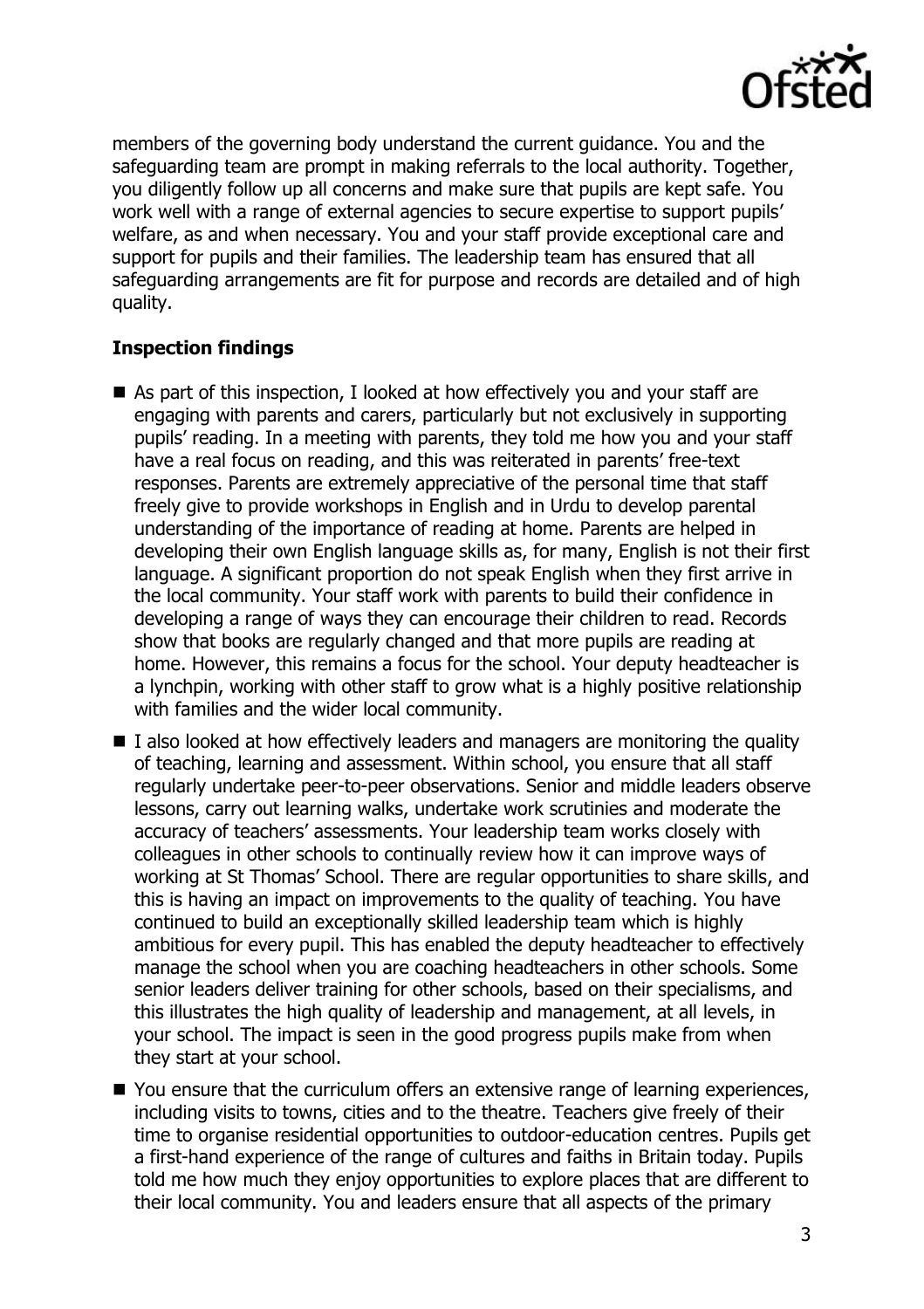

curriculum are covered and there is an appropriate balance between subjects. A raft of extra-curricular activities, such as swimming, ukulele, gardening and computer clubs, extend pupils' experiences. Parents commented on the way that 'this school does not just provide an education, it encourages children to develop their character'. Teachers ensure that topics link subjects together and bring learning to life. Pupils were bursting with excitement as they told me about their recent residential trip to France. They were able to use their knowledge of the French language to buy items from the locals and this gave them a great sense of achievement. You and the staff are highly skilled in finding imaginative ways to motivate pupils.

 $\blacksquare$  Finally, I was very taken with the behaviour of pupils. They are a credit to you in the way they show a deep level of respect towards each other, the adults around them and to visitors to the school. All pupils are keen to learn new things and develop new skills. You, your deputy headteacher and the leadership team go to great lengths to identify and reduce any barriers to learning. This enables all pupils to get a good start in life, both in their personal development and in their academic achievement.

## **Next steps for the school**

Leaders and those responsible for governance should ensure that:

- $\blacksquare$  staff continue to work with parents to encourage children' enjoyment in reading beyond school
- $\blacksquare$  the skills of members of the governing body are developed further.

I am copying this letter to the chair of the governing body, the director of education for the Diocese of Blackburn, the regional schools commissioner and the director of children's services for Blackburn with Darwen. This letter will be published on the Ofsted website.

Yours sincerely

Naomi Taylor **Her Majesty's Inspector**